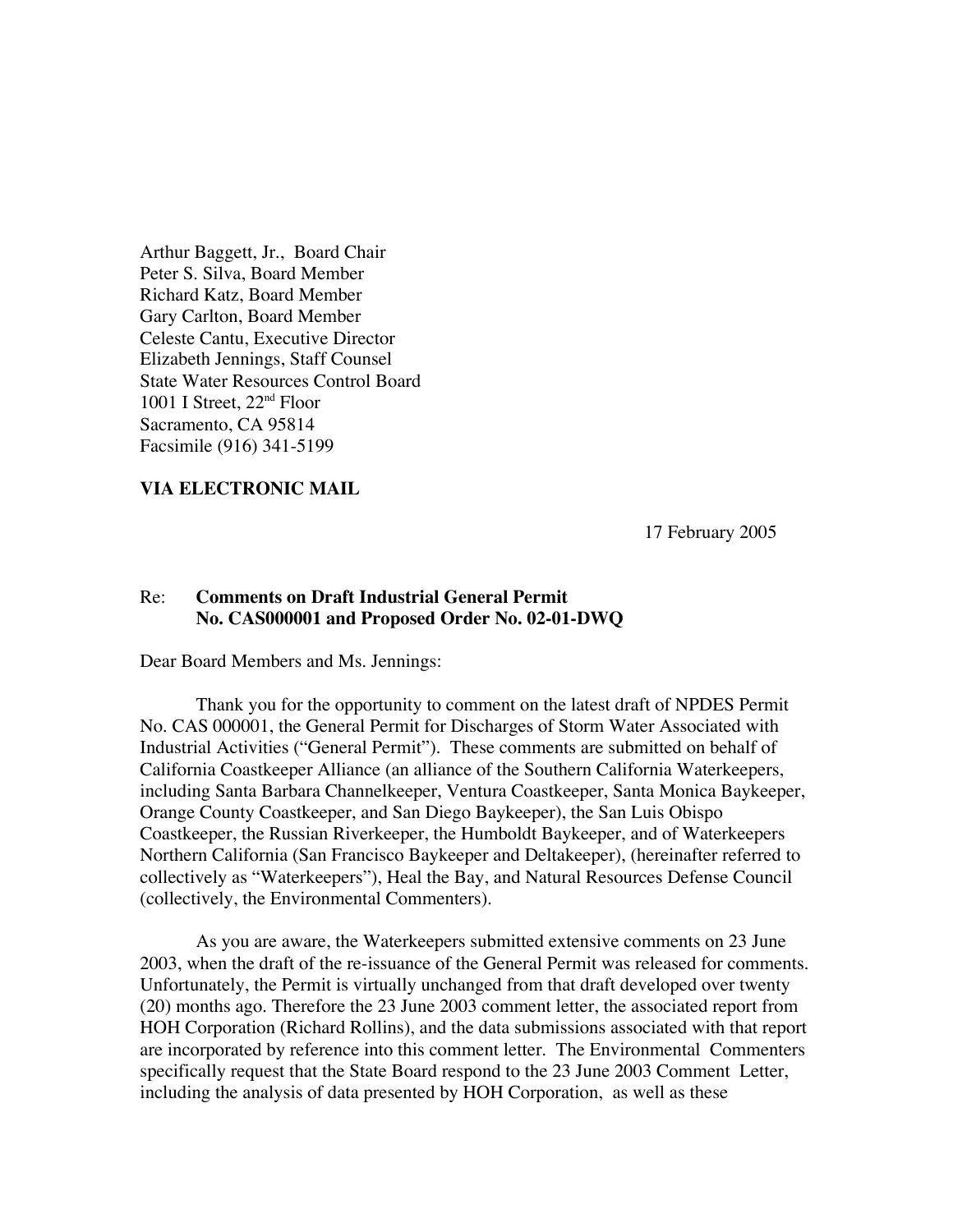Comments on Draft Industrial General Permit 17 February 2005 Page 2 of 16

comments, in the State Board's Response to Comments for this Permit required by State and Federal Law.

Rather than restate the serious flaws with the draft General Permit noted in the 23 June 2003 letter, this comment letter will focus on the schematic failure of the draft General Permit (1) to provide for efficient, transparent regulation of dischargers, to establish an objective standard for the Regional Boards, the permittees, and the public to determine permit compliance, or (2) to protect water quality and comply with Federal Law. The Environmental Commenters submit that a simple compliance evaluation, based on readily applied numeric discharges standards, will serve the goals of the policies of Cal EPA, will protect water quality, and will meet the minimum requirements of the Clean Water Act, in ways that the overcomplicated, paper driven, and fatally vague program perpetuated by the draft General Permit cannot.

# **I. The Vague, Byzantine, and Internally Inconsistent draft General Permit is Inconsistent with the Policies of Cal EPA and the Requirements of Clean Water Act.**

Terry Tamminen, former Secretary of Cal EPA sent an Enforcement Initiative, dated 30 November 2003, to the Board Chairs, Department Directors, and Executive Officers of the agencies making up Cal EPA. It is our understanding that Cal EPA, and the administration, continues to pursue the goals of the initiative under the new Secretary.

In that Initiative, Secretary Tamminen stated:

Action Item #6 in Governor Schwarzenegger's Action Plan for the Environment identifies the need to "protect California's environment through the tough enforcement of existing laws." The Governor's Environmental Action Plan states that:

> "Strict law enforcement is vital to assure environmental protection, prevent polluters from achieving unfair competitive advantage against complying competitors, send a message of public values, and establish conditions conducive to creativity and participation in voluntary initiatives. My Administration will focus on keeping underlying statutes and regulations simple; simple rules are easiest to follow and comply with; unnecessarily complex rules are hard to comply with, hard to enforce, and encourage evasion. Particular attention will be given to better use of information technologies with strict, clear and rapid penalties for intentional or negligent misstatements or omissions."

The Initiative continues at page 7: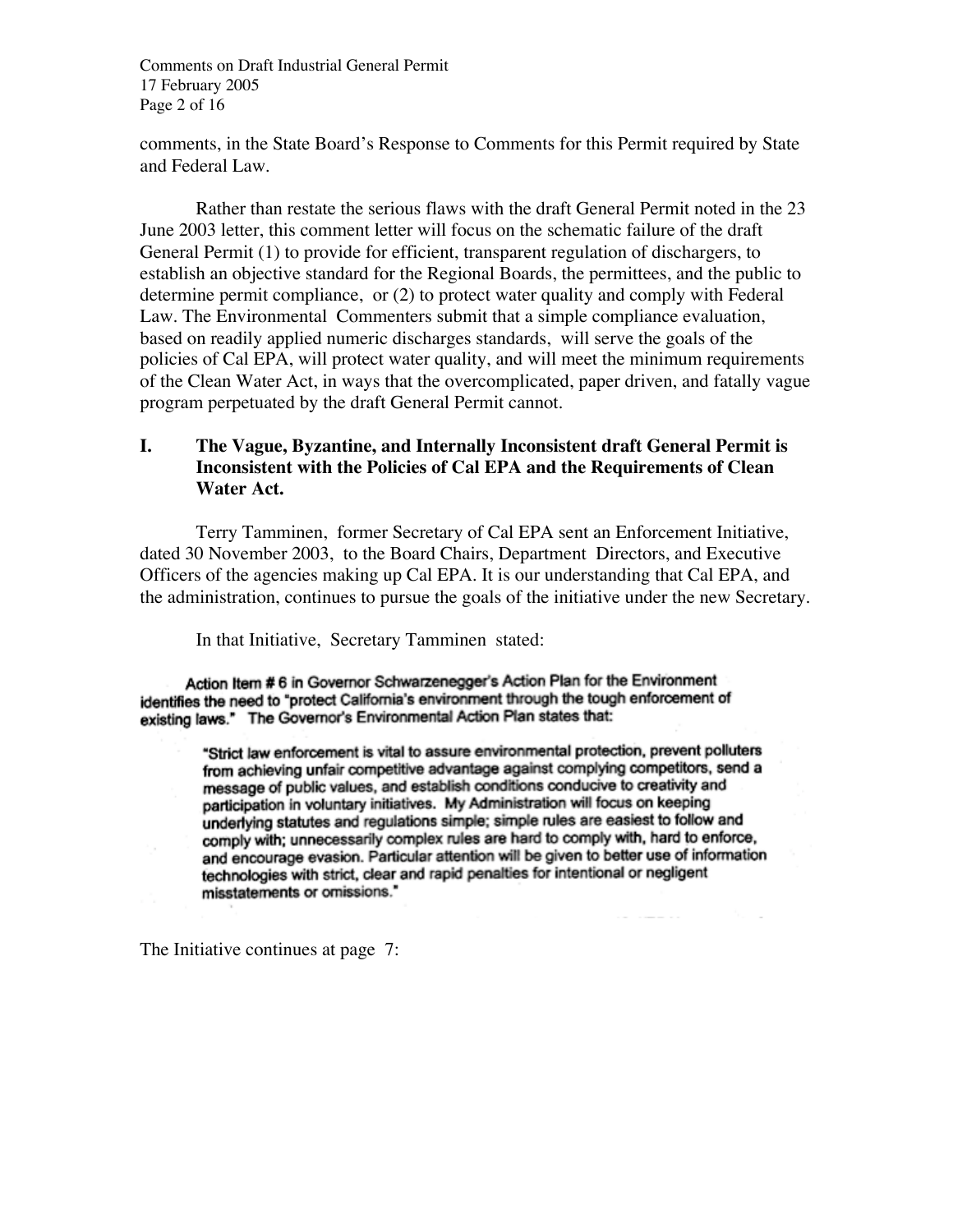## 10. Enforceable Permits and Regulations

Currently, one of the greatest difficulties faced by enforcement staff is complicated, ambiguous and/or poorly written permits or multiple, conflicting and confusing regulatory requirements that are unenforceable. There is a need to ensure that all BDO permits and requirements are enforceable. Permit requirements must be unambiguous. They should be written in such a way that they are clear, easy to understand, and determining compliance is simple. Similarly, the enforcement consequences for violation should be clear. Also, a majority of enforcement staff have identified the need to streamline existing code and regulations, with an emphasis on consistency among BDO relevant authorities.

Therefore, I am asking the SWRCB to lead the effort and each BDO to participate in a task force of regulatory staff, permit writers and enforcement field staff from our local, regional, and state branches to make recommendations on ensuring that our regulations and permits are enforceable by our enforcement staff.

Unfortunately, the draft General Permit is a step in precisely the opposite direction from that laid out by the Secretary of Cal EPA. The General Permit covers at least 9500 industrial facilities, making it the single permit affecting the most permittees, regulating a very significant source of pollutants. Rather than representing the SWRCB's lead in providing readily enforceable permits, however, the draft General Permit is overcomplicated, confusing, and is focused on paper generation rather than improving water quality. The draft General Permit is 71 pages long with attachments. Moreover, the draft General Permit continues a permit scheme that is vague and ambiguous, provides no effective mechanism for determining compliance, requires substantial Regional Board staff time to implement, imposes onerous reporting requirements on permittees that can easily be violated, and fails to use the sampling data generated by the permit in a meaningful way to measure compliance. Perhaps most damning, the Permit scheme is a demonstrated failure in terms of protection of the waters of the State.

Examples of the Permit's shortcomings include the draft General Permit's requirement that the permitee implement Best Management Practices (BMPs) that comply with both the BAT/BCT standard set out in the Clean Water Act, and which comply that Water Quality Standards (WQS). General Permit, pp. 3-4. While requiring dischargers to meet these minimum requirements of the Clean Water Act, the General Permit provides no means for the Discharger (or anyone else) to determine if the standard is met and the permit has been complied with. Sampling data will not provide that information—the General Permit states that sampling data is at most "useful" for evaluating the effectiveness of the BMPs. Fact Sheet, p. 8. Similarly the Benchmark Levels cited in the General Permit are only indicators, and " are not intended to determine whether or not discharges are causing or contributing to a water quality impairment" and exceedances are not necessarily violations of the Permit. Fact Sheet, p. 9. Instead, a determination of compliance is "site specific and may be based on various factors, including indicator monitoring results, visual observations of the site, discharges, and the receiving water, and a review of the BMPs." Fact Sheet, p. 15. Thus there is no objective method for the discharger to determine if she is in compliance, and the permittee and the public will live in uncertainty as to a site's compliance status. Further, even if the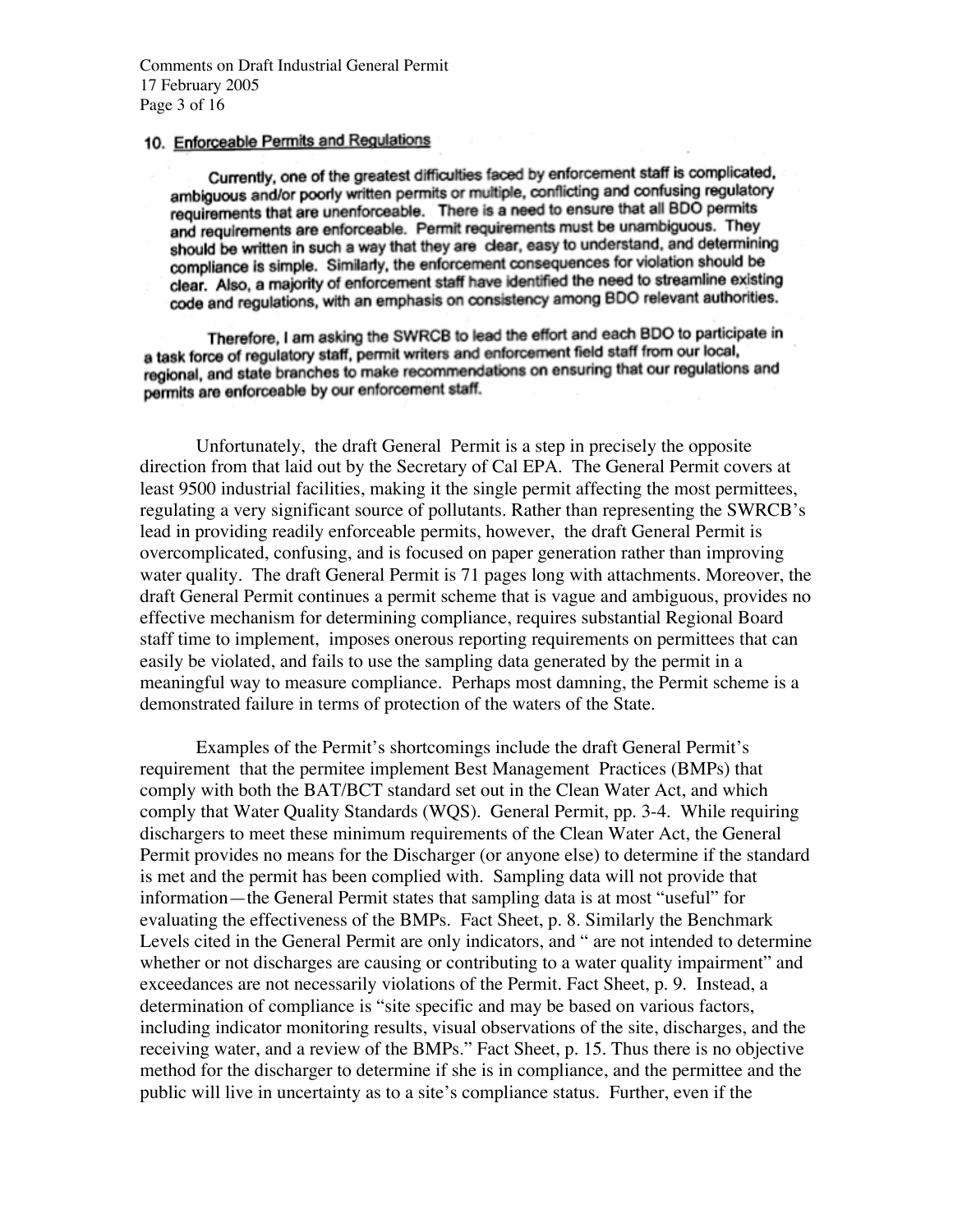Comments on Draft Industrial General Permit 17 February 2005 Page 4 of 16

permittee follows all of the requirements of the Permit, improving its SWPPP, submitting reports, and so on, "…the Regional Board may find that these steps are not adequate, and it may require implementation of more measures or may take enforcement against the discharger." Fact Sheet, pp. 8-9.

Apparently attempting to avoid the investment of resources in developing readily enforceable standards for the General Permit, which the Fact Sheet characterizes as "particularly difficult," staff has continued to support a permit where compliance determinations are largely subjective, and at best extremely difficult to establish. Fact Sheet, p.16. Further this short sighted approach will consume tremendous resources of the dischargers and the Regional Boards in attempting to comply with or enforce the General Permit. Further, it is intrinsically unfair to the permittees to be perpetually in limbo regarding compliance, and potentially subject to very substantial penalties via Regional Board or citizen enforcement. That this approach is a failure was demonstrated in 2003 in the Waterkeepers' review of the available data for the Los Angeles Region, that showed between 92.5% and 99.9% non-compliance with Water Quality Standards for facilities covered by the General Permit for Copper, Zinc and Lead.

Adoption of scientifically based numeric effluent limitations , while requiring some investment of State Board staff time initially, will simplify permit oversight by Regional Boards, provide certainty for dischargers, and streamline the entire process.

## **II. Numeric Effluent Limitations Will Provide a Streamlined, Fair and Enforceable Standard, and Can Be Readily Developed and Included in the General Permit**

It is not debatable that numeric limits are simple to enforce, easy for dischargers to evaluate, and provide a transparent, efficient, and fair mechanism for determining compliance. As demonstrated in the Waterkeepers' June 2003 comments, numeric effluent limits also achieve vastly greater levels of compliance, and therefore better protect receiving waters. The Waterkeepers' survey of sampling date collected pursuant to the General Permit in the Los Angeles area watershed indicates that while WQS compliance rates for copper and lead are between 0.1% and 7.5% under the General Permit's BMP based scheme, compliance for facilities with numeric limits for storm water discharges in their NPDES permits surveyed by the Waterkeepers for those pollutants is between 90% and 99%.

Staff has consistently taken the position that numeric effluent limitations for storm water permits are infeasible, impracticable, or at least "particularly difficult." Fact Sheet, p. 16. To the Environmental Commenters knowledge, however, State Board staff has never undertaken a systematic review of the over ten years of data collected by permittees under the General Permit (including the RPA required by the Clean Water Act), of performance achieved by well run industrial facilities, or of limits adopted by other agencies in an effort to establish numeric effluent limits. The Environmental Commenters believe that numeric effluent limits, both to determine compliance with the technology based requirements of the Clean Water Act, and to demonstrate compliance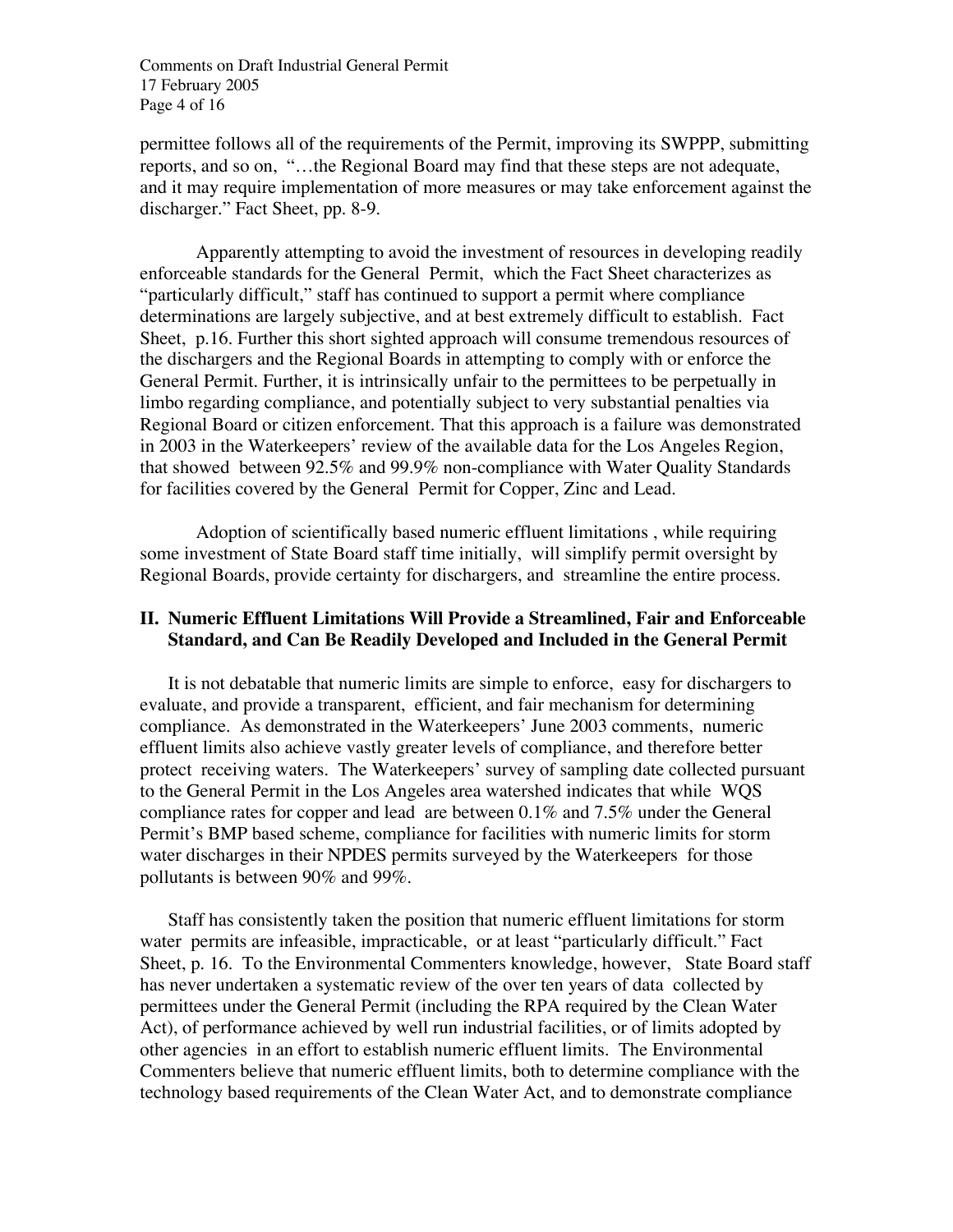Comments on Draft Industrial General Permit 17 February 2005 Page 5 of 16

with Water Quality Standards, can be developed by State Board staff, and included in the General Permit.

# **A. Effluent Limits Establishing BAT/BCT Compliance Can Be Readily Developed by State Board Staff**

Numeric effluent limitations to satisfy the technology based requirements of the Clean Water Act can be readily established by the State Board. As an example, the Waterkeepers have developed proposed technology based numeric limits for industrial dischargers. The Waterkeepers and NRDC retained an expert, Richard Rollins of HOH Corporation, to review current performance by dischargers using storm water pollution control technology meeting the BAT/BCT standard, and numeric limits imposed by Regional Board and other States.

To review current performance, Mr. Rollins utilized the International Stormwater Best Management Practices (BMP) Database (IBMPDB). The IBMPDB project, which began in 1996 under a cooperative agreement between the American Society of Civil Engineers (ASCE) and the U.S. Environmental Protections Agency (USEPA), now has support and funding from a broad coalition of partners including the Water Environment Research Foundation (WERF), ASCE Environmental and Water Resources Institute (EWRI), USEPA, Federal Highway Administration (FHWA) and the American Public Works Association (APWA). A copy of the database is attached to this comment letter, and can be accessed on the internet at http://www.bmpdatabase.org/. The IBMPDB provides analytical results from over 1600 systems treating urban runoff that have been collected under a specified protocol and validated by the IBMPDB sponsors. Systems evaluated include hydrodynamic devices, biofilters, detention basins, media filters, wetland basins, grassy swales, as well as others not listed here.

In developing proposed technology based numeric effluent limits for selected pollutants, Rollins averaged the pollutant concentration levels reported in the database for those pollutants. Those proposed effluent limits are provided in a table attached to this letter. Because the database provides the current performance of urban<sup>1</sup> stormwater dischargers expressed in numeric concentrations, well run sites will be able to comply with these limits using readily available BMPs, as hundreds do currently.

The Waterkeepers recommend that the numeric effluent limits set out in the attachment or something similar, be incorporated into the General Permit. The Waterkeepers welcome a dialogue with staff regarding the proposed BAT effluent limits.

 $\frac{1}{1}$ <sup>1</sup> While the IBMPDB database provides data on urban storm water discharges rather than strictly industrial discharges, given the concentration of industrial activities in urban areas, the data is still representative of current performance at industrial sites.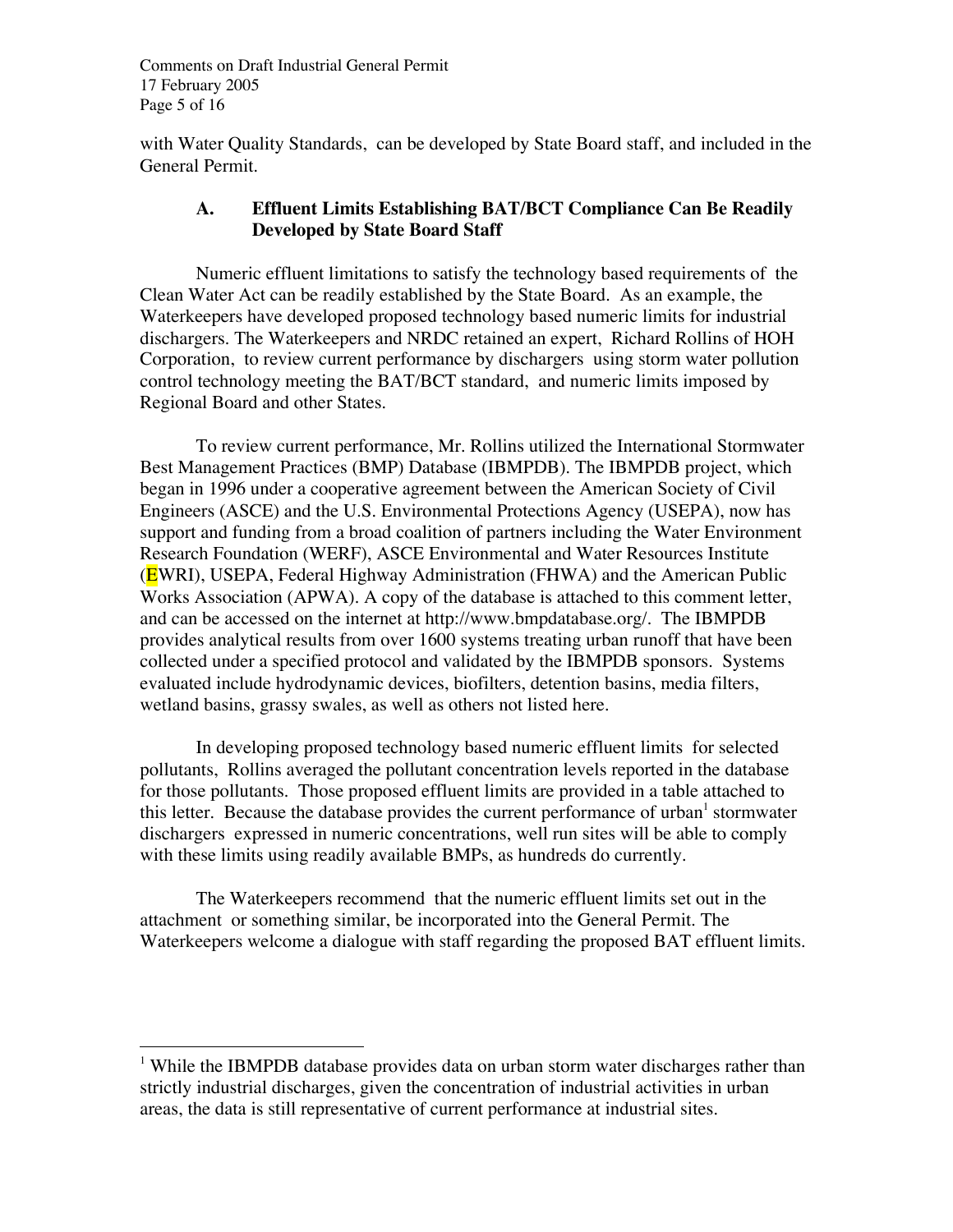### **B. The Federal Multi-Sector Permit Benchmark Levels Provide an Objective Standard for Determining BAT/BCT Compliance**

The General Permit uses the Benchmark Level from the Federal Multi-Sector Permit as "indicators" of compliance with the BAT/BCT technology based requirements of the Clean Water Act. Fact Sheet, p.14. Federal Courts in the Central District of California and the Northern District of California, the Federal Court Districts which cover the most urbanized and thus industrialized portions of the State, have already used the Benchmarks for significantly more.

In *Ecological Rights Foundation v. Sierra Pacific Industries*, C-01-0520 MEJ (ND Cal 2002), the Court found that while Benchmark levels do not apply directly to industrial dischargers covered by the statewide Permit in California, a violation of such guidelines can provide the basis for a finding that a discharger has violated the BAT/BCT requirement of the Permit. And, in fact, that was the finding of the court; Sierra Pacfic Industries ("SPI") was found to be in violation of the Permit's BAT/BCT requirement because of its discharges in exceedance of the federal benchmarks set out in the Multi-Sector Permit.

> [T]he storm water sampling results, which show exceedances of benchmarks established by EPA, demonstrate that the management practices implemented at the Arcata Mill do not meet the BAT/BCT standard required by the General Permit. *Id.* at p. 44

The Court also ruled that SPI's monitoring results showed discharges in exceedance of WQSs included in the applicable Basin Plan and therefore such discharges violated the statewide, Permit and the CWA since both provide that discharges shall not cause or contribute to an exceedance of any applicable water quality standard. The Court further ruled that *any* discharge of petroleum hydrocarbons, PCP, or TCP to waters in the of the region violates the Basin Plan. Since SPI's discharges contained some of these constituents, the discharges were found to be illegal and ". . . are conclusive evidence of Clean Water Act violations." *Id.*

Similarly, in *Santa Monica BayKeeper v. Sunlite Salvage,* CV 99-04578 WDK (CD Cal. 1999), the District Court ruled:

> The benchmark levels set out in the EPA Multi-Sector Permit provide an objective standard to determine if BAT has been implemented; if storm water containing concentrations of toxic pollutants above benchmark levels is being discharged, further BMPs are required and this BAT is not being achieved. *Sunlite* at p.5.

Thus the two Courts applied the Benchmark levels as effective effluent limits, finding that exceedences of Benchmarks are violations of the technology based limits of the Permit. To the extent that State Board staff continues to argue that it lacks the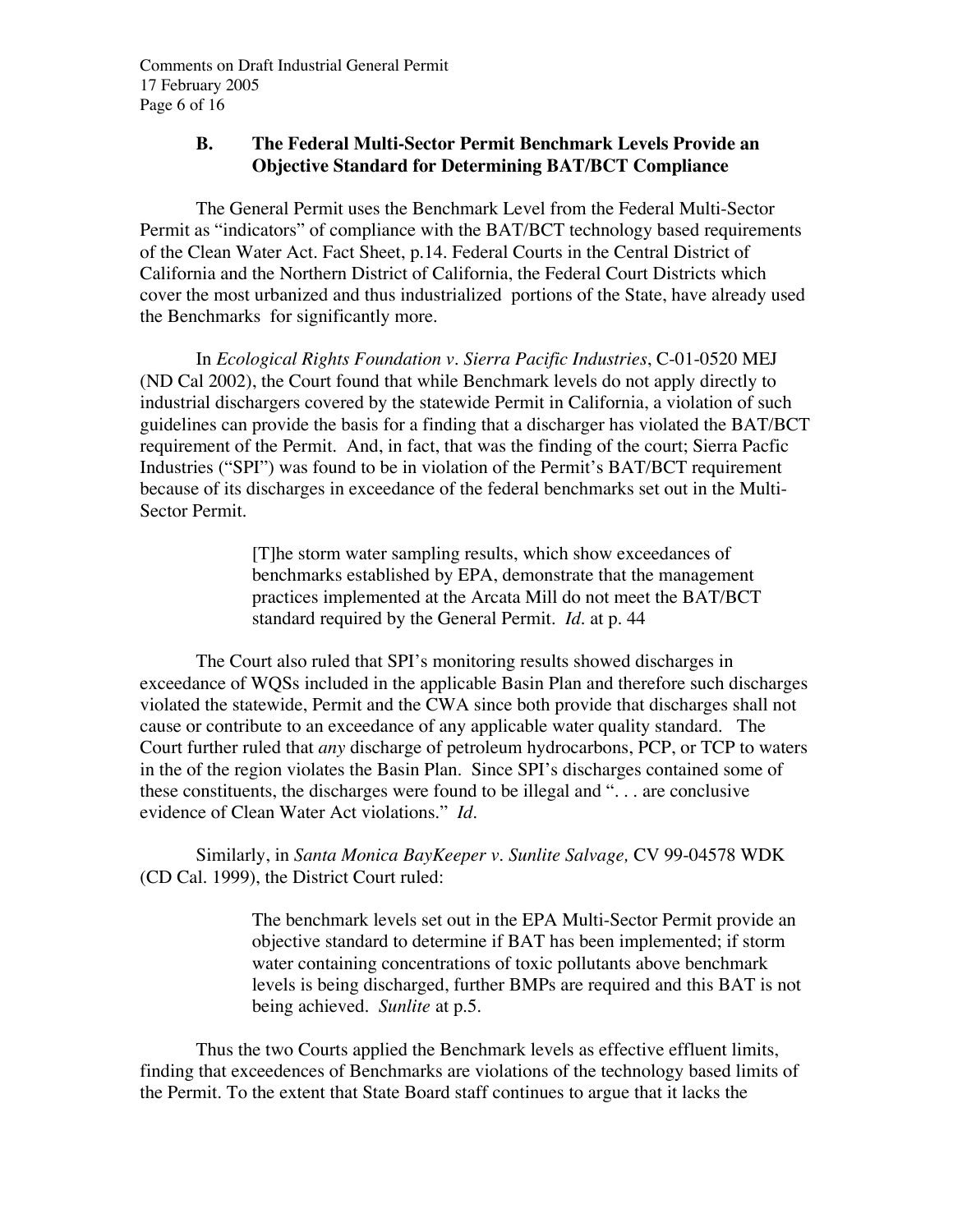Comments on Draft Industrial General Permit 17 February 2005 Page 7 of 16

resources to develop effluent limitations for the technology based requirements of the Permit, the Benchmark Levels can be imported directly into the permit as wellestablished, defensible measures of compliance with the BAT/BCT limit.

Some commenters have argued that the Benchmarks do not accurately represent BAT/BCT, and were not developed solely based on technology standards. While this is correct, the Benchmarks have been used by industry and regulators nationwide in evaluating BMP performance for over ten (10) years, and are an accepted measure of compliance. Benchmarks are commonly included in SWPPPs in California for determining compliance. Further, in the Waterkeepers' survey of compliance rates, between 1996 and 2002, 71% of permitttees achieved the benchmark level for lead, and 43% of permittees achieved the benchmark level for copper. Thus, almost three quarters of site are currently meeting the Benchmark Level for the difficult to control pollutant lead, and almost half are meeting that level for copper. Given the generally poor levels of implementation of BMPs representing BAT/BCT at industrial sites in California, this indicates that well-run facilities can comply with the Benchmarks, and that Benchmarks are an accurate measure of the BAT/BCT requirement.

## **C. Numeric Limits for Water Quality Standard Determinations Can be Readily Developed by State Board Staff**

As with the technology based requirements of the General Permit, State Board staff take the position that developing WQBELs for storm water permits is effectively impossible. Again, to the Environmental Commenters' knowledge, no one on State Board staff has taken a serious look at the issue.

The most obvious place to look for effluent limitations that will ensure that Water Quality Standards are achieved in the receiving waters where industrial storm water is discharged, is to Water Quality Standards themselves. The most obvious example is the California Toxics Rule (CTR), which lists the Water Quality Standards for priority pollutants in California. As noted in the CTR, unless a mixing zone has been calculated and provided for a site (which has not occurred for any permittee under the General Permit), CTR applies end of pipe for the discharge. 40 C.F.R. § 131.38(c)(2)(i). Thus the effluent limitation for CTR pollutants would be the CTR levels. Similarly, for other pollutants of concern, the effluent limitation would be the WQS itself.

Given the dischargers' current levels of non-compliance with WQS, this approach may well face significant resistance from the dischargers. However, the Clean Water Act and Porter Cologne provide sufficient flexibility to mitigate the impact on permittees.

First, to the extent that dischargers believe that their discharges are assimilated into the receiving waters without impacting Beneficial Uses, they may apply for a mixing zone credit. Because the Inland Surface Waters Plan does not currently provide for a mixing zone analysis for storm water, staff will need to develop one and include it in the General Permit for dischargers to benefit from this mechanism.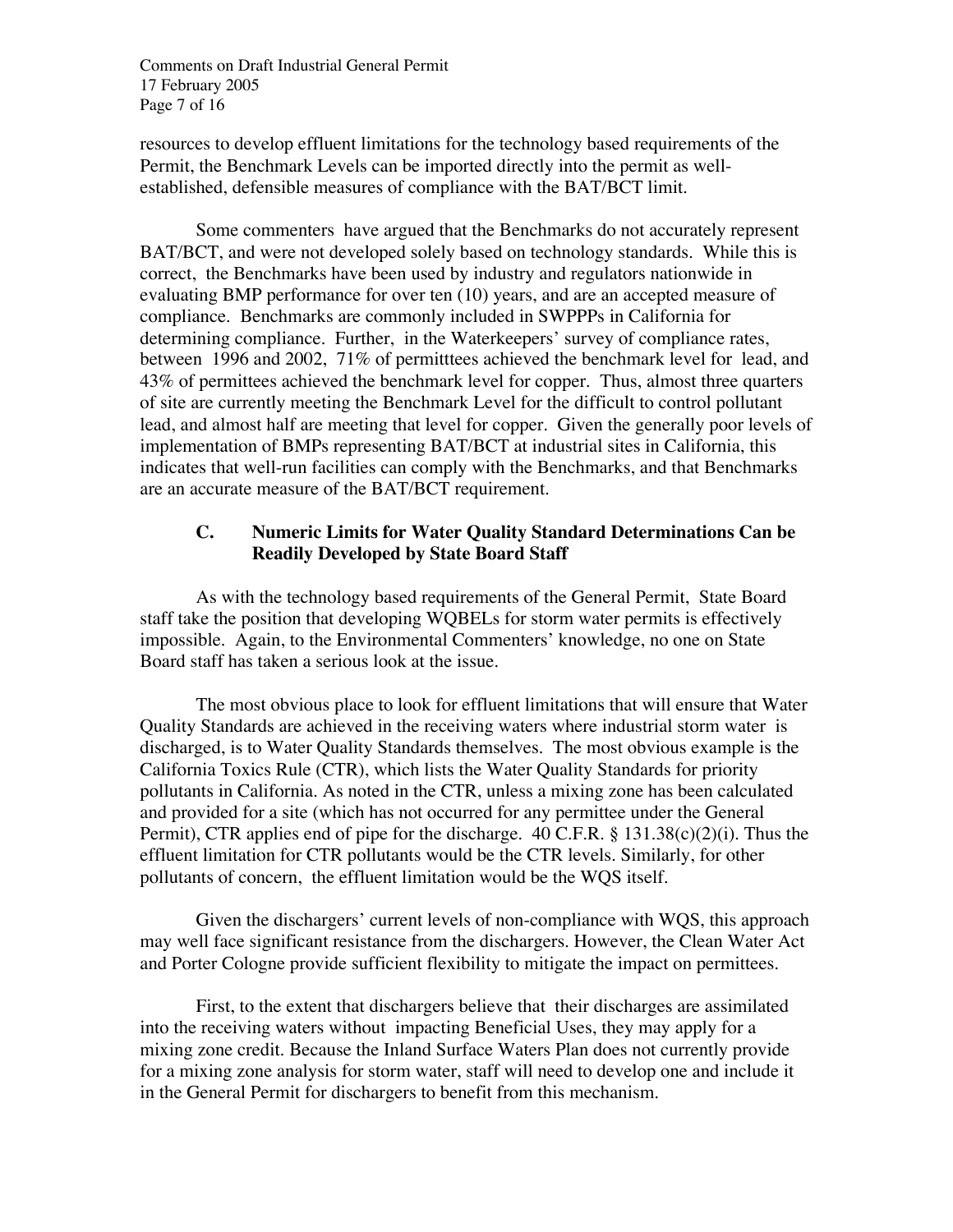Comments on Draft Industrial General Permit 17 February 2005 Page 8 of 16

Second, where dischargers' sampling demonstrates that they do not currently meet WQSs, the General Permit could provide for Time Schedule Orders for permittees that apply and qualify for them. As an alternative, the General Permit could provide for a compliance schedule, so long as the dischargers achieved compliance with the WQBELs within the five year life of the permit. In either instance, the schedule would be required to provide enforceable interim limits and other performance milestones with measurable pollutant reductions to bringing each site into compliance with the final WQBELs within the life of the permit.

State Board members and staff have expressed concerns that : 1) development and implementation of numeric water quality based effluent limits will require separate, individual NPDES permits for each permittee; and 2) incorporating compliance schedules, mixing zones, or other measures to mitigate the impact of WQBELs on industrial dischargers will also require individual permits. The Waterkeepers disagree.

Based on explanations from Staff relating to the working of both the General Industrial Permit and the Construction Storm Water Permit, in order to determine whether the receiving water limitation prohibiting discharges that cause or contribute to violations of Water Quality Standards is complied with, dischargers must undertake the following steps:

- 1) Establish the receiving waters of the storm water discharge, and determine whether that water is 303(d) listed as impaired, and what pollutants are causing that impairment.
- 2) Determine whether the site discharges those pollutants.
- 3) Determine whether discharges are above Water Quality Standards, or for bioaccumulative /persistent pollutants, whether any of the pollutant is being discharged.
- 4) If so, implement BMPs to prevent the impairment, and report to the RWQCB

Thus the determination as to which WQS (including for example CTR) apply to an individual site is already part of the General Permit, although only by implication. The Waterkeepers recommend that this process become express, rather than implied, in the General Permit, and that the necessary source documents to make the determination, including tables of the applicable WQS, be attached. Since this analysis is already included in the General Permit, Waterkeepers do not understand why articulating the applicable limits in the Permit will trigger a requirement for individual permits.

Similarly, the General Permit can articulate in detail the criteria to be applied when evaluating applications by permittees for mixing zones. This criteria could then be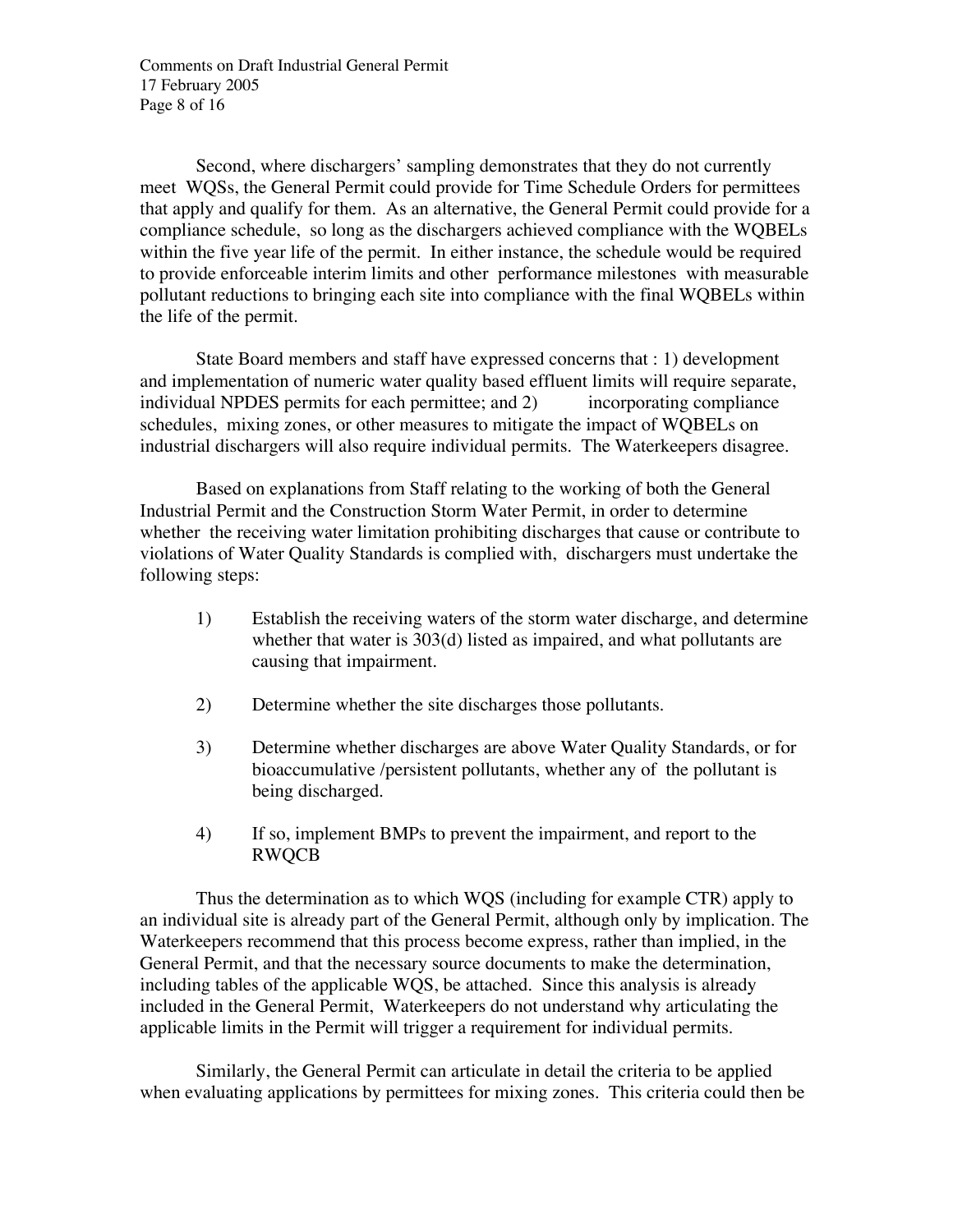Comments on Draft Industrial General Permit 17 February 2005 Page 9 of 16

applied in staff evaluations of the applications to determine if an these exceptions to the strict application of WQS applies to an individual site. This process is currently being applied in the Washington State General Permit for Industrial Storm Water for mixing zones. Regional Boards have for years written permits that provide a criteria for reducing monitoring requirements, and reserved that decision to staff rather than the Board itself. The current draft of the General Permit provides for staff rather than Board determinations on the No Exposure Certifications. We see no distinction between these types of staff determinations and mixing zone analyses. So long as the interested public is given notice and opportunity to comment on the proposed mixing zones and compliance schedules for individual sites, the General Permit could incorporate these analyses.

### **D. Numeric Effluent Limits Will Streamline the Permit, Compliance Reporting by Permittees, and Oversight and Enforcement by RWQCB Staff**

State Board staff argue that because developing numeric effluent limits for storm water permits is "particularly difficult," and because it will be costly for permittees to conduct meaningful sampling, the current "judgment" based General Permit is appropriate. Fact Sheet, p. 16. In doing so, however, State Board staff proposes to simplify the drafting of the permit in exchange for creating an extremely onerous oversight requirement for the Regional Boards. Thus rather than streamlining, the draft General Permit merely transfers the administrative burden to the Regional Boards and spreads it over the life of the Permit, while it significantly increases the total staffing requirements Statewide. Similarly, while a meaningful sampling program will cost permitees money, the tremendously simplified reporting and compliance determination requirements of a numeric effluent limit based permit would at the minimum balance the costs of the sampling program, and would likely save money for permittees.

Utilization of numeric effluent limitations for determinations of permit compliance will allow the elimination of much of the permit requirements. For example, the minimum BMP requirement of the draft General Permit could be eliminated and moved to a Guidance Document describing BMPs that may help the discharger achieve the numeric limits. General Permit, pp. 12-15. Similarly, the requirements relating to the SWPPP could be eliminated from the Permit, and put into Guidance Documents. General Permit, pp. 8-12; 15-17. The vast majority of the Monitoring Program section could be eliminated, while retaining the sampling methods, analytic methods and reporting requirements. Oversight of the sampling can be tremendously simplified by requiring electronic submission of the data in a standardized format. Finally, the Group Monitoring Program can be eliminated. General Permit pp. 26-29. Since Permit compliance will be determined by sampling results, reduction of sampling would be inappropriate. Groups can be discussed in Guidance Documents designed to facilitate compliance.

Focusing the General Permit on compliance with numeric effluent limits will eliminate at least 12 pages of the permit itself, virtually the entire 22 pages of the Fact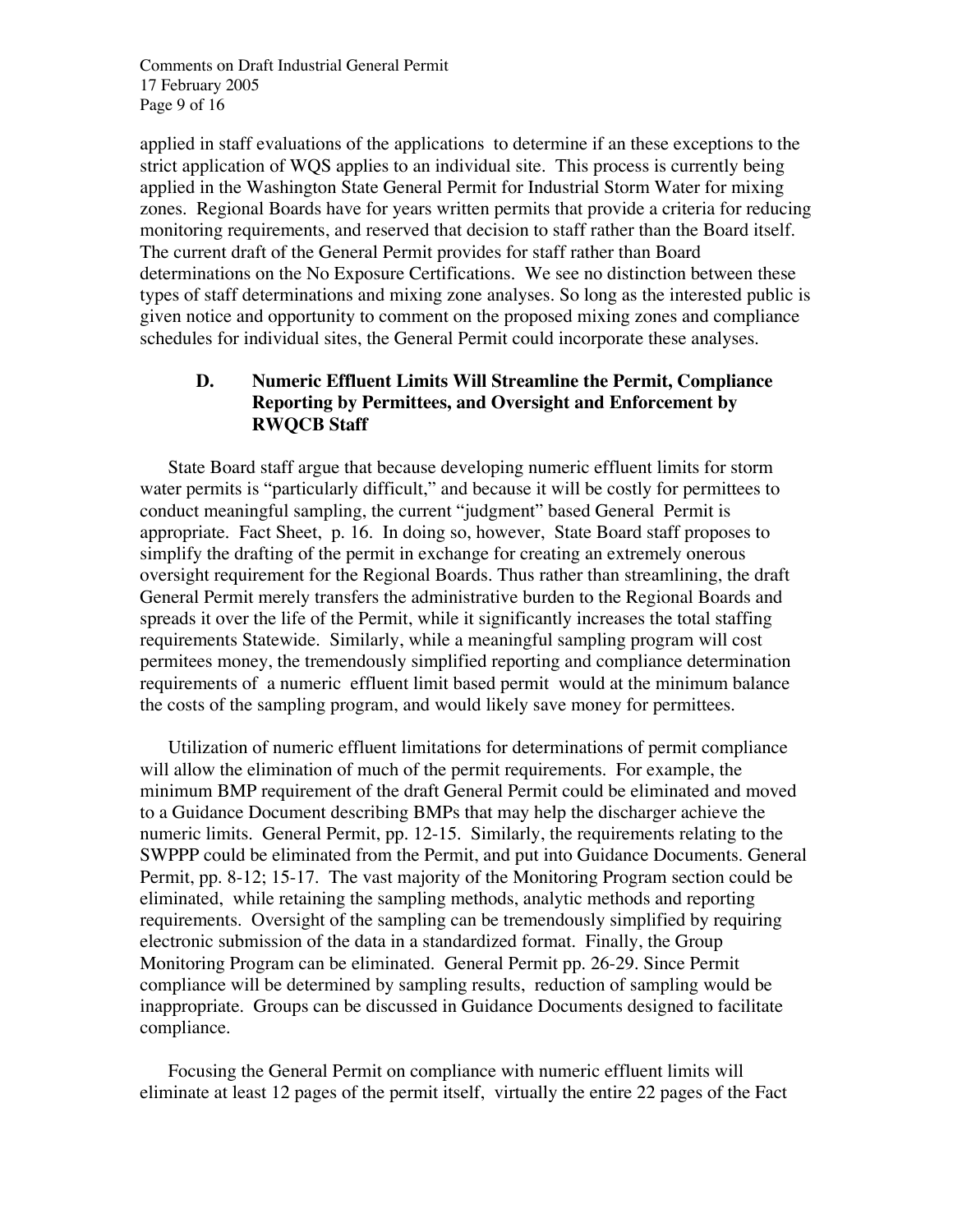Comments on Draft Industrial General Permit 17 February 2005 Page 10 of 16

Sheet, cutting the length of the Permit in half, and simplifying the process compliance for both the Regional Boards and the permittees tremendously. Regional Board staff time (Person Years) could be put to use reducing pollutant discharges from other sources, and and dollars saved by industry could be used for reducing pollutants in storm water rather than generating documents.

# **III. The Draft General Permit Does Not Adequately Comply With Cal. Water Code Section 13383.5**

Whatever scheme the State Board uses for the General Permit, the monitoring program must fully comply with the monitoring and reporting standardization requirements of Cal. Water Code Section 13383.5 (SB 72, 2001 Kuehl). Unfortunately, the draft General Permit merely pays lip service to the requirements of Cal. Water Code Section 13383.5.

A uniform and comprehensive monitoring and reporting program is critical to the success of the state's storm water programs. Currently, every county or municipality covered under the municipal storm water permit requirements has different monitoring programs--this is the reason why no one can complete a status and trends analysis of storm water in the state. The data are not comparable from permittee program to permittee program, and often not even from year to year. Since the current changes to the draft General Permit do not adequately address Cal. Water Code Section 13383.5, the draft General Permit fails to solve the historical monitoring and reporting shortcomings of the state's industrial permitting scheme.

Cal. Water Code Section 13383.5 standardizes storm water monitoring. Specifically, the law requires:

- (1) Standardized methods for collection of storm water samples.
- (2) Standardized methods for analysis of storm water samples.
- (3) A requirement that every sample analysis under this program be completed by a state certified laboratory or by the regulated municipality or industry in the field in accordance with the quality assurance and quality control protocols established pursuant to this section.
- (4) A standardized reporting format.
- (5) Standard sampling and analysis programs for quality assurance and quality control.
- (6) Minimum detection limits.
- (7) Annual reporting requirements for regulated municipalities and industries.

Cal. Water Code Section 13383.5 also sets out considerations for the Regional Boards when determining constituents to be sampled for, sampling intervals, and sampling frequencies, to be included in a municipal storm water permit monitoring program. SB 72 states that on or before July 1, 2008, the requirements prescribed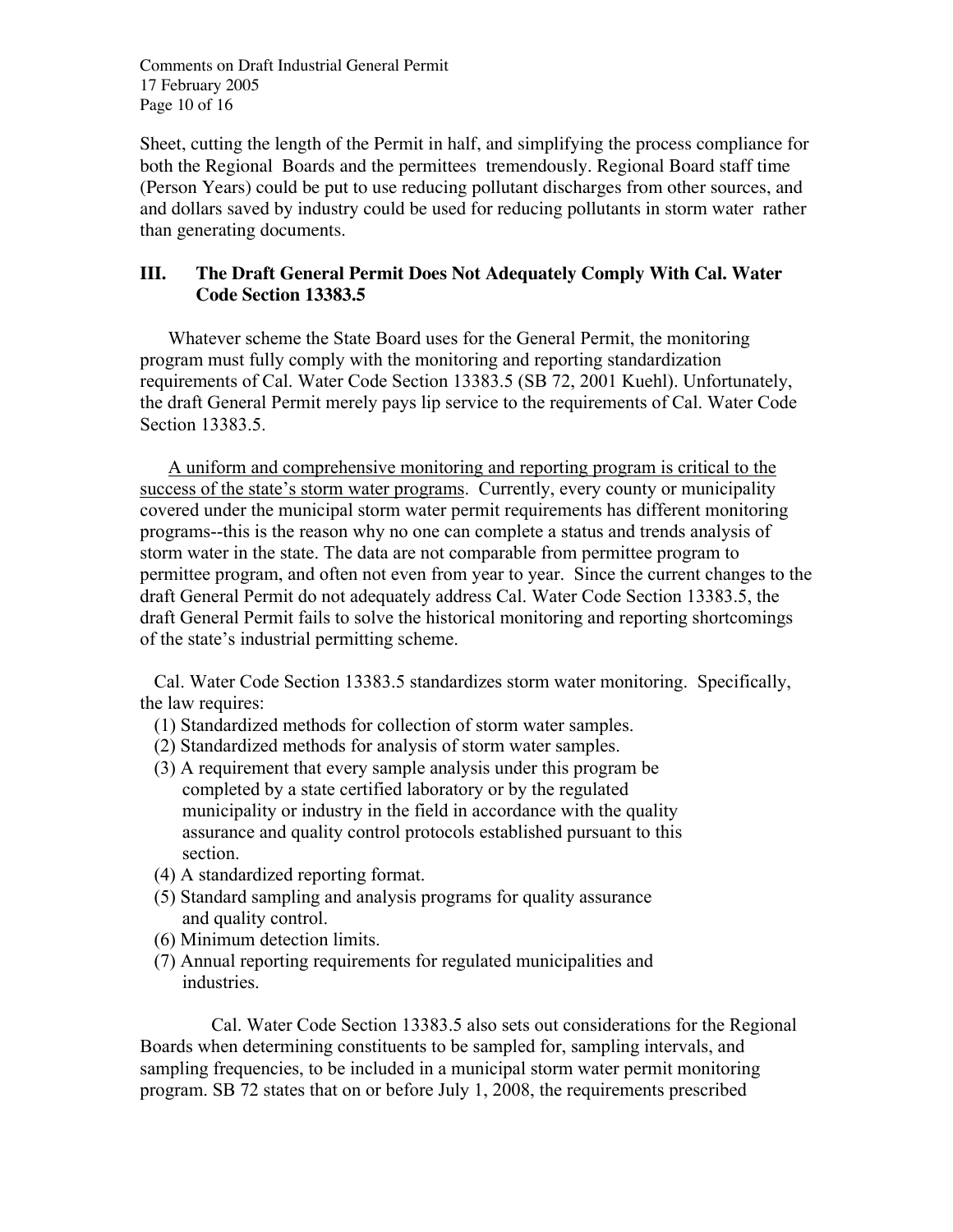Comments on Draft Industrial General Permit 17 February 2005 Page 11 of 16

pursuant to this section shall be included in all storm water permits for regulated municipalities and industries that are reissued following development of SB 72 standards. Cal. Water Code Section 13383.5 required that the standards be developed by January, 2003, *over two years ago*.

# **A. Recent Studies Corroborate that Complete Compliance With Cal. Water Code Section 13383.5 is Critical to Obtaining Meaningful Monitoring Data**

Recent studies demonstrate that accurate and complete monitoring and reporting standardization as required by Cal. Water Code Section 13383.5 is critical to a functioning General Permit monitoring program. Under contract with EPA, the State Board had UCLA recently prepare a report on storm water data: *Industrial Storm Water Monitoring Program, Existing Statewide Permit Utility and Proposed Modifications,* Michael K. Stenstrom and Haejin Lee, January 2005 (attached and herein incorporated in full.) This report reviews more than twenty storm water monitoring programs and datasets in California and nationally, and determines that the industrial monitoring data sets have limited reliability. Significantly, the industrial storm water data sets have coefficients of variability 2-60 times of those observed in drinking water and wastewater monitoring programs.

The main reasons for the data variability according to the researchers are due to the use of grab samples, untrained sampling personnel, and a limited selection of monitored pollutant parameters. The data variability is so great that increasing the number of storm events sampled per year from two (2) to ten (10) would make no difference in precision.

The report proposes new monitoring requirements to make the program useful in decision-making and improving receiving water quality. These include a broadened suite of pollutant parameters, use of composite samples and certified labs, joint sampling programs, and a web-based reporting system.

A journal article was also prepared by the same parties to review Los Angeles County storm water data from wet seasons from 1998 to 2001: "Utility of Storm Water Monitoring," Michael K. Stenstrom and Haejin Lee, *Water Environment Research Journal*, Vol, 77, No. 1., January/February 2005. This article (attached and herein incorporated in full) assessed the ability of the current industrial program to accurately estimate the emission for different classes of land-use. The article looked at eight (8) industrial categories, and parameters such as pH, TSS, SC, TOC, and O&G and metals. The researchers found "a weak or almost no relationship between the industrial categories based upon the SIC code, and the available water quality data."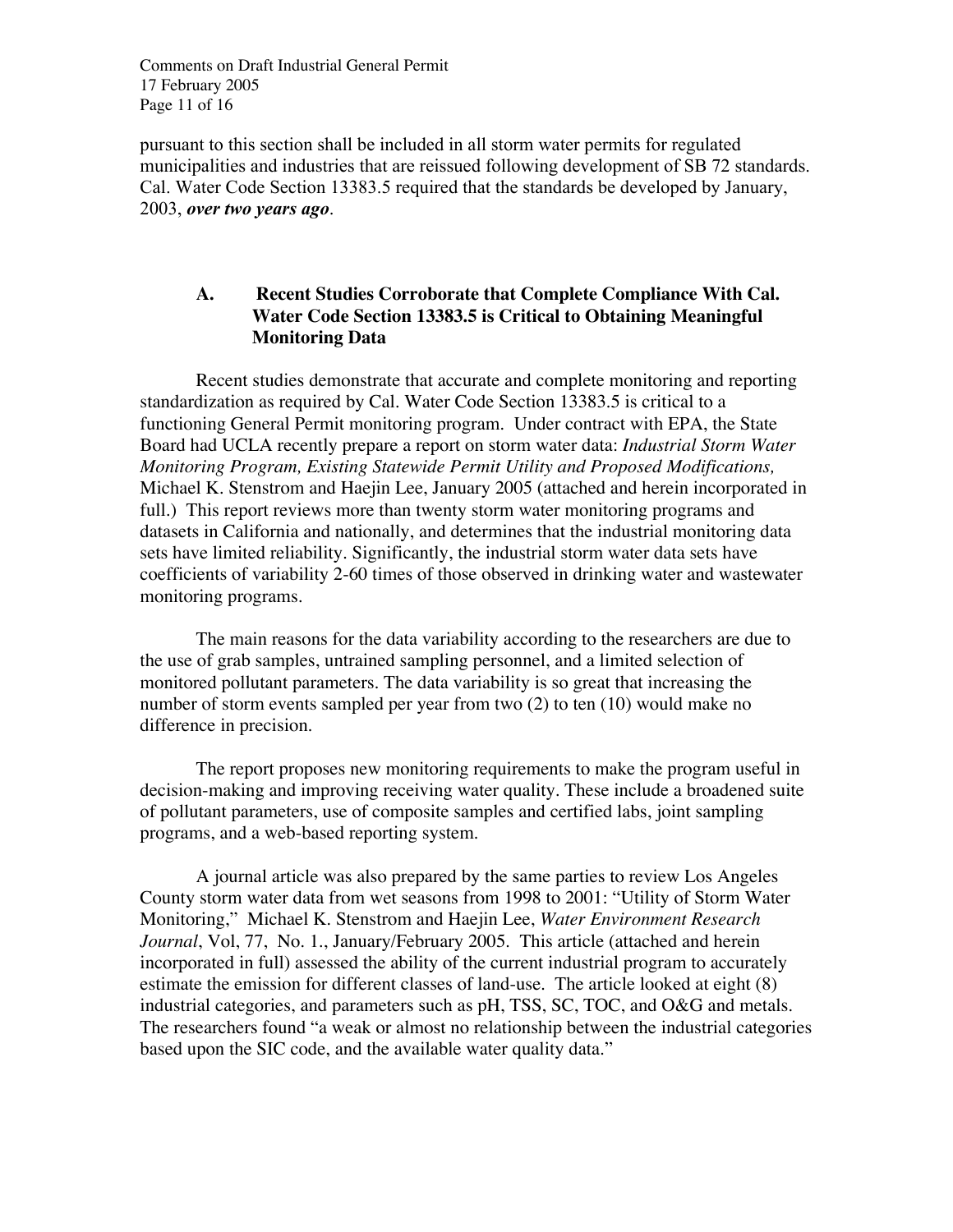Comments on Draft Industrial General Permit 17 February 2005 Page 12 of 16

This article is further proof that, absent the monitoring standardization required by Cal. Water Code Section 13383.5, under the current General Permit, industry is currently failing to monitor for the pollutants that correctly characterize the relevant discharge. Moreover, this article points out that the large number of outlier values indicates the need for a quality assurance and control program specifically (Quality Assurance/Quality Control is standardization required by Cal. Water Code Section 13383.5 (c)(5).)

## **B. The draft General Permit Does Not Adequately Address Collection and Analysis of Storm Water Samples and Does Not Adequately Set Standardized Minimum Detection Limits**

Rather than adequately comport with the law, the General Permit impermissibly glosses over the requirements of Cal. Water Code Section  $13383.5(c)(1)$  and (2). Although the State Water Resource Control Board (SWRCB) staff seem to be recommending composite sampling, they are recommending the absolutely incorrect kind of composite sampling; rather than *spatially* composite sampling, we recommend *temporally* composite sampling. Without temporal composite sampling, it is impossible to know whether a given discharger is in fact ever in violation.

Moreover, the General Permit's discussion of standardized for analysis of storm water samples is wholly incomplete given that only analysis methods for metals are addressed, and not analysis methods for organics. Since EPA already has developed and established analysis methods for organics, and since organics are constituents often found in industry discharge, the General Permit should incorporate the relevant organics analysis methods.

Further, although there are 126 priority pollutants under the Clean Water Act, there are vast portions of minimum detection limits missing from the General Permit. Omission of MDLs for common industrial storm water constituents is a violation of Cal. Water Code Section 13383.5(c)(6). For example, the MDLs for semi-volatiles (common industry discharge constituents) should be included.

## **C. The Draft General Permit Does Not and Must Address Standardization of Quality Assurance and Quality Control**

The General Permit completely fails to address the requirement for a standard sampling and analysis program for quality assurance and quality control. (Cal. Water Code Section (c)(5).) Just requiring that water samples must be analyzed by a State Certified Laboratory (or even by on-site facility operators) does not insure that all monitoring programs are using comparable Quality Assurance/Quality Control (QA/QC) methods. SWRCB staff seems hesitant to impose QA/QC on "mom and pop" dischargers, but we point out that every non-profit organization or other entity that applies for a 319 grant from the state to do watershed monitoring or the like, is required to submit a QA/QC plan. There should be no exemption from this requirement for industries.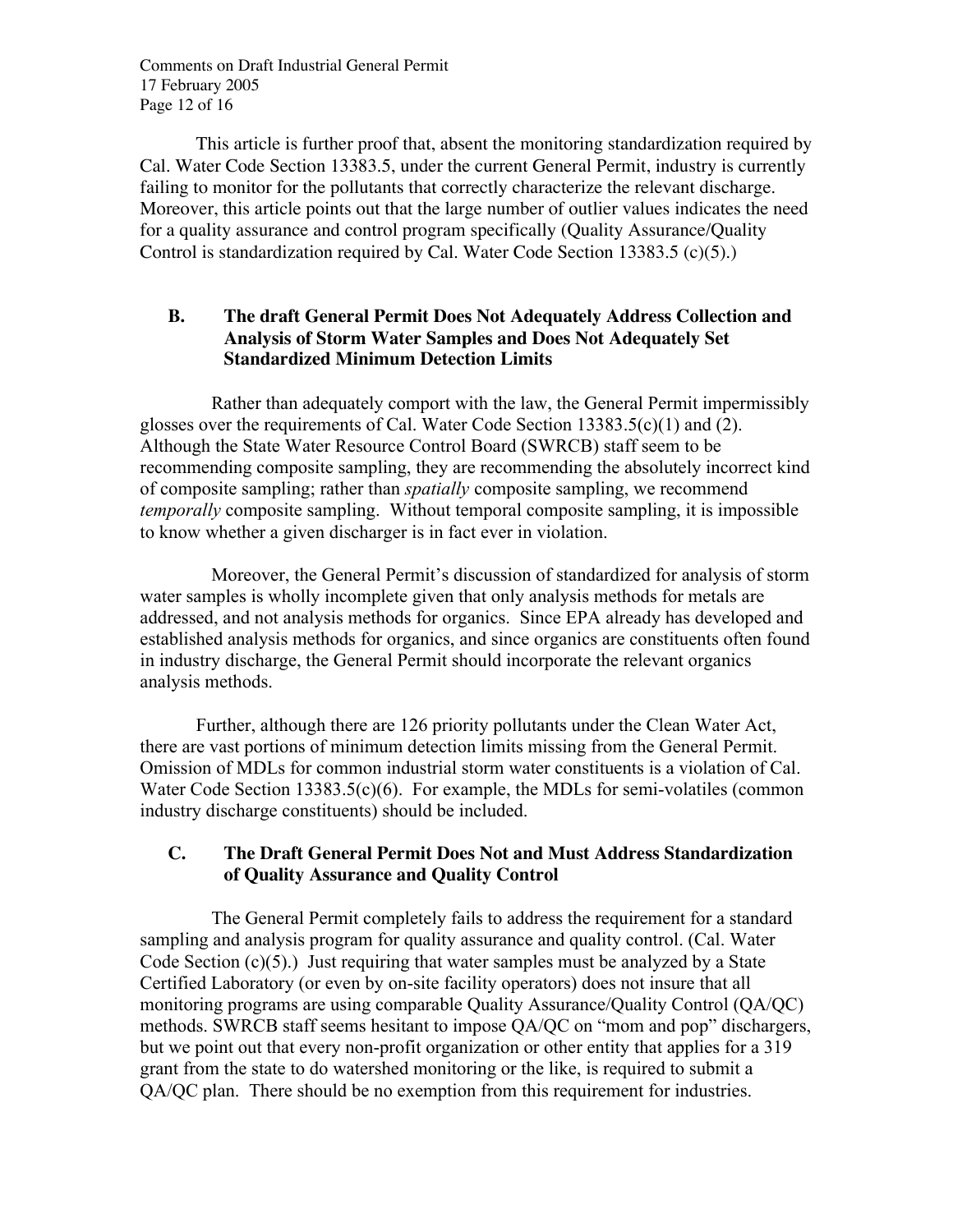# **D. In Addition to Compliance with the Standardization Requirements of Cal. Water Code Section 13383.5, the General Permit Should Identify Industrial Storm Water Constituents for Monitoring**

Although SB 72 only addressed consideration of constituents to be sampled for in the *municipal* context, we feel it is imperative that the state likewise identify industrial constituents to be included in an industrial storm water permit monitoring program. The report and paper discussed above indicate that the identification of additional parameters is critical to the effective functioning of an industrial monitoring program in order to address the sources of the variability found in study results. Currently, many industries do not monitor for priority pollutants that are discharged from their site; for example, some auto scrap yards get away without monitoring runoff for heavy metals, Polycyclic Aromatic Hydrocarbons (PAHs) and other pollutants dangerous to aquatic life and human health. BTEX and PCBs are known toxins which do not degrade quickly, but very few scrap yards monitor runoff for PCBs (a prominent scrap yard in the Port of L.A. has monitored for and found high concentrations of PCBs in their runoff.) Also, monitoring for fecal indicators, which is relevant to human health, is not required under the draft General Permit, but should be required for industries likely to contribute fecal bacteria (food processing, for example). Further, monitoring for toxicity is not required under the draft General Permit. Toxicity is an issue for both aquatic life, and it can be a human health hazard if it goes into drinking waters, either through the groundwater, or directly, through runoff to receiving waters with a MUN beneficial use designation. Also, the draft General Permit also does not, and should, require monitoring for semi-volatiles, which account for a large portion of the pollutants regulated in the California Toxics Rule and Inland Waters.

# **E. Storm Water Monitoring Data Must Be Submitted on a Standardized report Form**

As per the requirement of Cal. Water Code Section 13383.5(c)(4), the state should be implementing a standardized reporting format. Although the current draft permit does provide a form, the draft General Permit allows dischargers to use others, hence the goal of Cal. Water Code Section 13383.5(c)(4) has not been fulfilled. Review of storm water data can be onerous, and it is imperative that the data submission format be standardized. Also, as indicated by the studies discussed above, preferably, all data will be submitted in an electronic format which would enable the State and Regional Boards to analyze the data in an efficient manner, and to facilitate easy accessibility by all.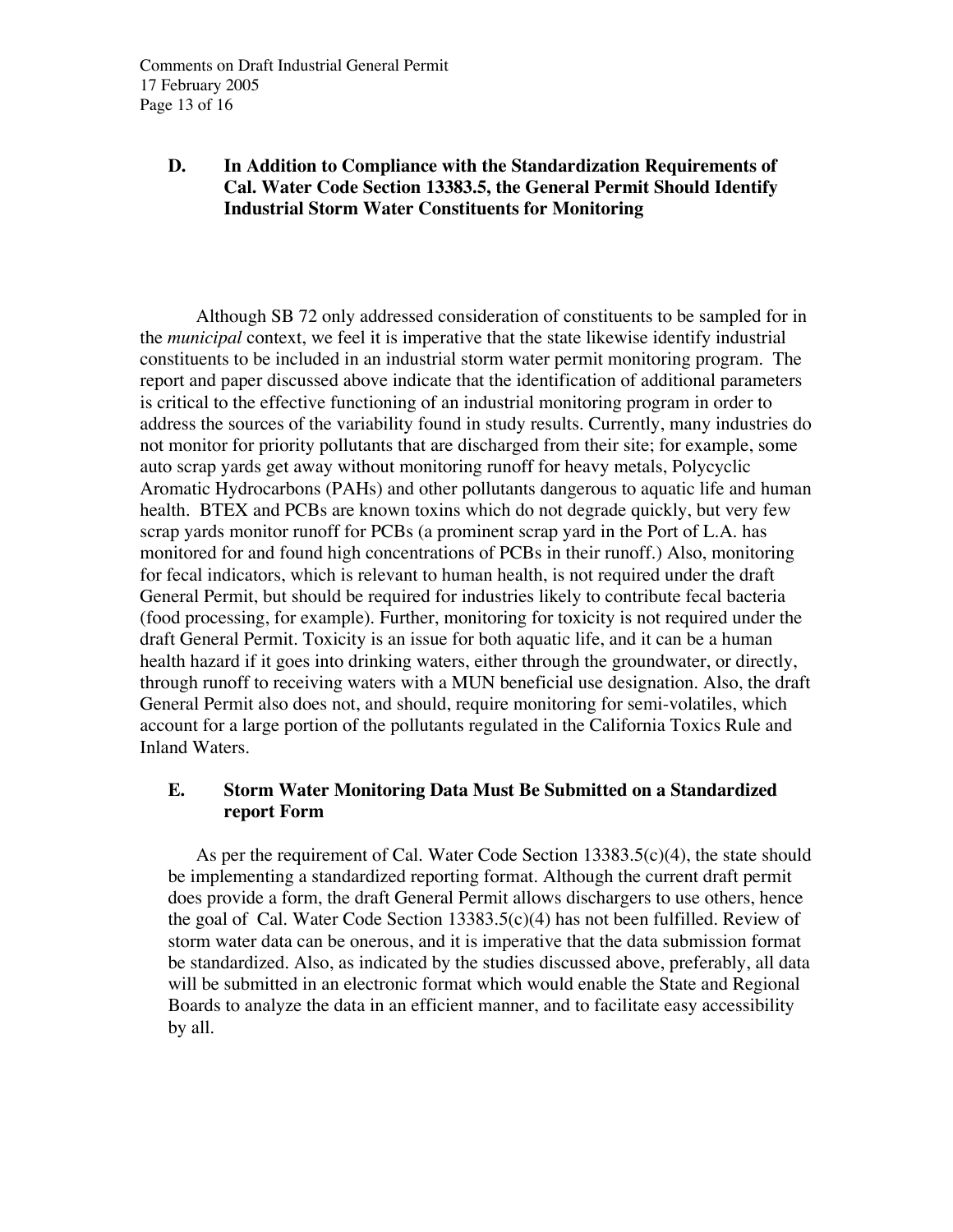Comments on Draft Industrial General Permit 17 February 2005 Page 14 of 16

# **IV. The draft General Permit in Internally Inconsistent and Contrary to the Clean Water Act**

By continuing with the BMP based permit scheme, the draft General Permit is obligated to provide 71 pages of Fact Sheet, Findings, permit requirements, and attachments, to set forth the documents, internal reviews, and vague criteria the dischargers and the Regional Boards must apply to evaluate compliance. Both because the scheme itself is contrary to the requirements of the Clean Water Act, and because a "judgment" based permit will inevitably be complicated, the draft General Permit is internally inconsistent and violates the requirements of Federal Law. In addition to those problems identified in the 23 June 2003 Comment Letter, problems with the Permit include the following:

- 1) The General Permit has not conducted a Reasonable Potential Analysis for the pollutants identified as discharged by the permittees. No use has been made to date of the ten (10) years of data collected under the General Permit, and staff has not responded to the Waterkeeeper analysis of data from the Los Angeles region.
- 2) The Permit provides no method for determining compliance with Water Quality Standards. The Fact Sheet acknowledges that Benchmarks are only to be used for reviewing the BAT/BCT requirements, yet the Permit provides no other compliance measure. In fact, the Permit does not even articulate what Water Quality Standards apply, or where to find them.
- 3) The rationale for the Group Monitoring Program directly conflicts with the excuses given by staff for failing to develop numeric effluent limits in this Permit. At page 17, the Fact Sheet states: "The basic purpose of group monitoring is based on reducing monitoring requirements while obtaining representative monitoring from similar facilities." Yet the Fact Sheet also defends the lack of numeric criteria by citing the extreme difficulty in actually collecting representative samples. Fact Sheet, p. 16. The Permit cannot have it both way-if representative samples cannot be collected, then the Group Monitoring Programs have no purpose.
- 4) While the General Permit states that group members or group leaders may be decertified by the Regional Boards, the Permit provides no meaningful criteria for evaluating when to do so. Without an objective criteria established in the Permit, the Permit invites lawsuits from Group Leaders who lose business if they are "de-certified. " Given that no Group Leader has been de-certified since 1997, it is more likely that this lack of a criteria reflects that fact that the State Board never anticipates actually using this provision.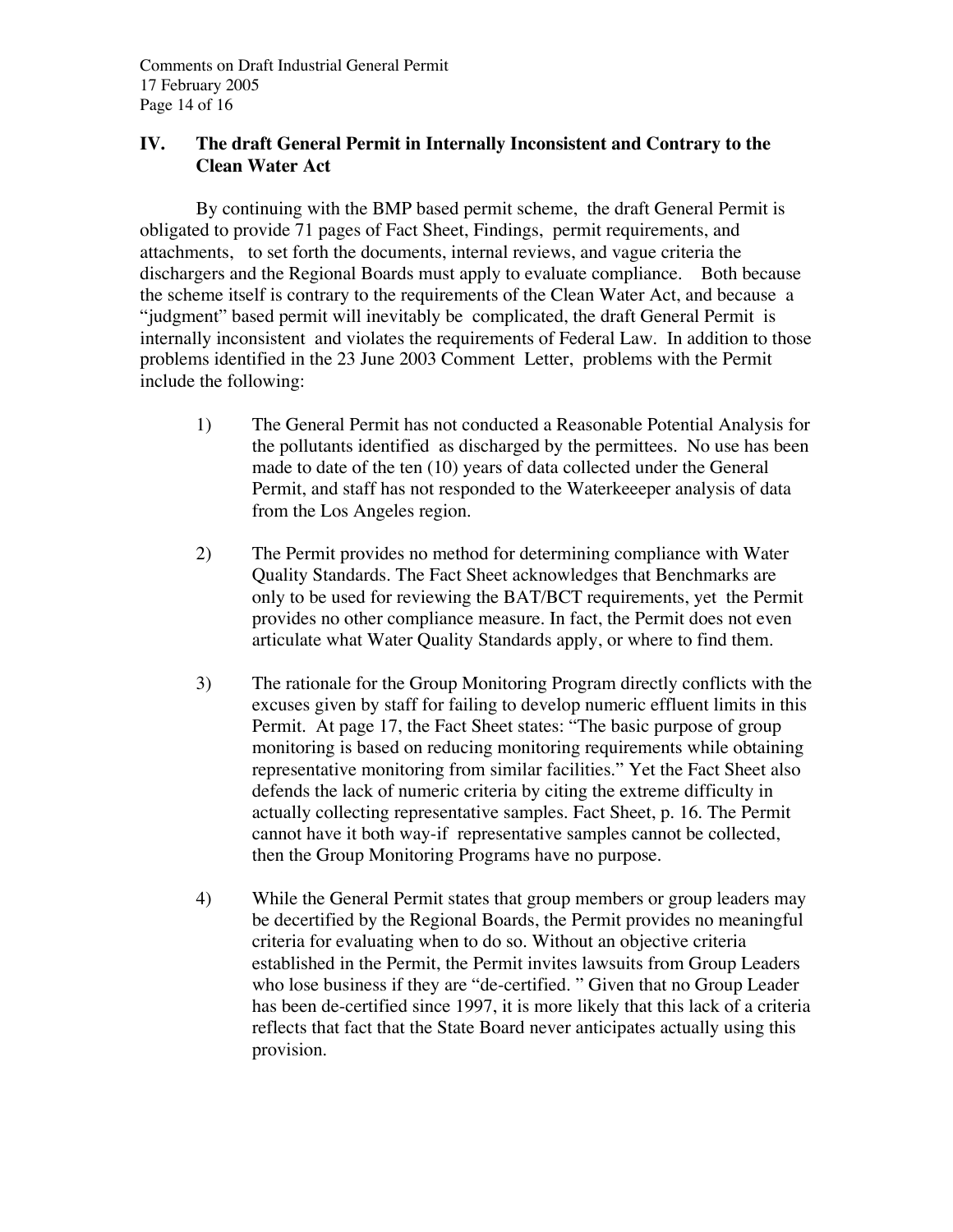Comments on Draft Industrial General Permit 17 February 2005 Page 15 of 16

- 5) The "Representative Sampling" provision allows for combined samples from multiple drainage areas at a site, to be analyzed together. Fact Sheet, p. 18. Yet the Permit also describes the purpose of the Monitoring Program as "…to provide useful, cost-effective, timely, and easily obtained information to assist dischargers to identify pollutant sources, implement corrective actions, and revise BMPs." Obviously allowing a discharger to intermingle samples from the entire site into a single analysis completely defeats this purpose, as the discharger will be unable to identify either pollutant sources or failed BMPs from the combined sample. This suggests that because sampling will not be used to evaluate compliance, staff are unclear what its purpose really is.
- 6) The General Permit provides a list of pollutants to be sampled for by SIC code, a list taken directly from the Federal Multi-Sector Permit. As indicated above, recent studies have demonstrated that there is little correlation between SIC codes and pollutants discharged. Sampling results from Consent Decrees in Waterkeeper enforcement actions confirms this observation. Data collected at the Mid-City scrap facilities and wrecking yards indicated high levels of ten (10) pollutants, including PCBs. Under the General Permit, sampling for cadmium, copper, nickel, BOD, and PCB would not be required. Unfortunately, rather than reviewing the ten (10) years of data already collected from construction sites, staff rely on a table of parameters developed by EPA over ten (10) years ago.
- 7) The purpose of the one time sampling for VOCs, COD and metals is described as "to develop a database of the constituents of concern …to develop numeric effluent limitations." Fact Sheet, p. 4. Yet the sampling is delayed until 2008-09, which will make development of numeric limits by 2010, when this permit expires, extremely difficult or impossible. Further, it is unclear why the data already collected cannot be used, rather than waiting until 2009, unless staff is seeking reasons to further delay development of real effluent limits.
- 8) The General Permit's rationale for rejecting the use of sampling data to determine permit compliance reflects the distance of State Board staff from implementation of the General Permit in the field. The Fact Sheet's litany of "difficulties" in collecting and utilizing samples are completely misplaced. For example, the Fact Sheet states that the multiple discharge points, as well as sheet flow, from a site make sample collection and use difficult and expensive. The Fact Sheet then states that dischargers will have to construct discharge points to direct flows for sampling—which could be costly and may violate building codes. Finally, the Fact Sheet asserts that calculating mass loading of pollutants will require flow